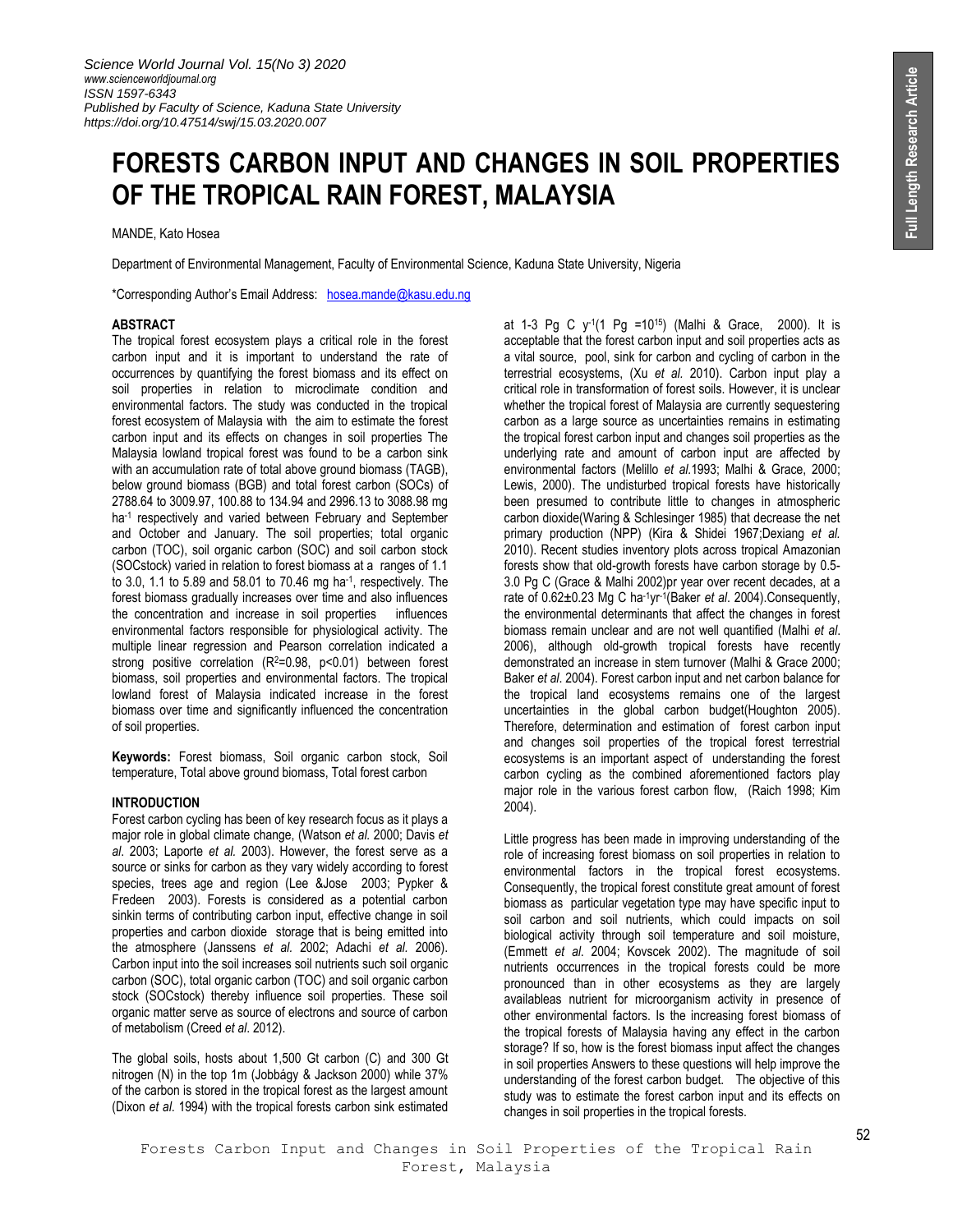## **MATERIALS AND METHODS**

# **Experimental site**

The study was conducted in a tropical lowland forest of Sungai Menyal, 27<sup>0</sup>47′99″N, 43<sup>0</sup>76′90″E, located in Port Dickson, Negeri Sembilan approximately 93.1km from Kuala Lumpur Malaysia (Fig1). The soil is classified as belonging to the Serdang-Kedah series with a combination of local alluvium colluvium resulting from metamorphic rock. The study area is located in Peninsula Malaysia and has a wet and humid tropical climate throughout the year that is characterized by high annual rainfall, humidity and temperature. The average temperature ranged between 23.7- 32<sup>o</sup>C, (Suhaila & Jemain, 2008), while the average solar radiation is at an average of 17.00MJm<sup>-2</sup> and daily evaporation rate stood at 3.1 mm day-1 , (MMD 2013). The soil was classified as the Serdang-Kedah series developed over mixed sedimentary rocks with a combination of local alluvium colluvium resulting from metamorphic rock (Paramananthan 1998; Paramananthan 2012). In the FAO/UNESCO Soil Map of the World – Revised Legend (FAO 1990) the Serdang series is classified as Haplic Nitisols. An experimental plot of 1 ha x 1 ha plot size with two replicates were designed for the field experiment.







**Figure1:** Map of Sungai Menyala Forest Reserved showing various forest compartments

# **Total Aboveground Biomass, Total Belowground Biomass, and Total Forest Carbon**

# **Stock**

The Estimation of forest biomass was carried out using allometric relationships obtained in the forest according to the International Biological Programme (Kira 1978) and a diameter at breast height (DBH) of about 368 trees were measured for total above ground biomass (TAGB), using the DBH tape, 1.3 m above the forest floor of each tree within the confirmed plot (Manokaran *et al*. 1990). All the trees > 5 cm in DBH were identified, mapped and tagged, and their DBH were measured. If a tree had a large buttresses, it DBH was measured just above the buttresses (Niiyama et al. 1999). The DBH was estimated to ascertain the total above ground biomass (TAGB) based on Kato *et al.* (1978) model, while below ground biomass (BGB) and total forest carbon (SOCs) was based on Ogawa *et al.* (1963) model. The models estimate the tree stem, branch and leave biomass. These components form the total above ground biomass (TAGB) based on simple regression lines fitted for DBH and tree height as indicated in equation 1-7.

$$
Tree \ height (H) \frac{1}{H} = \frac{1}{(a.D)} + \frac{1}{MaxHt}
$$
 (1)

Where:

*H* is the tree height (m)

*D* is *DBH* (cm)

*MaxHt* is the maximum tree height (m), and '*a*' is the coefficient with 2.0 for trees with *DBH*>4.5cm. Weight (kg) of main stem  $(Ws)$ :

 $Ws = 0.313(D^2 \ H)^{0.9733}$  (2) Weight (kg) of branches  $(Wb)$ :

$$
Wb = 0.313(D^2 H)^{1.041}
$$
 (3)

Weight (kg) of leaves  $(Wl)$ :

$$
\frac{1}{Wl} = \frac{1}{(0.124.Ws^{0.794})} + \frac{1}{125}
$$
 (4)

The total above ground biomass (*TAGB*) was calculated as:

$$
TAGB = Ws + Wb + Wl \tag{5}
$$

The below ground carbon biomass was calculated using the model of Ogawa et al. (1963);

$$
Root (W_R) = 0.0264 (D^2H)^{0.775}
$$
 (6)

The total forest carbon stock was estimated based on the carbon content in the biomass data. The default value for the carbon content on biomass is 0.47 (Feldpausch et al. 2004), which varies among different countries; it was calculated as:

$$
C_b = B \times \% C
$$
 *organic* (7)  
where;

 $C<sub>b</sub>$  is the carbon content from the biomass

*B* is the total biomass

%C organic is the percentage value for carbon content, amounting to 0.47 default value or laboratory obtained value.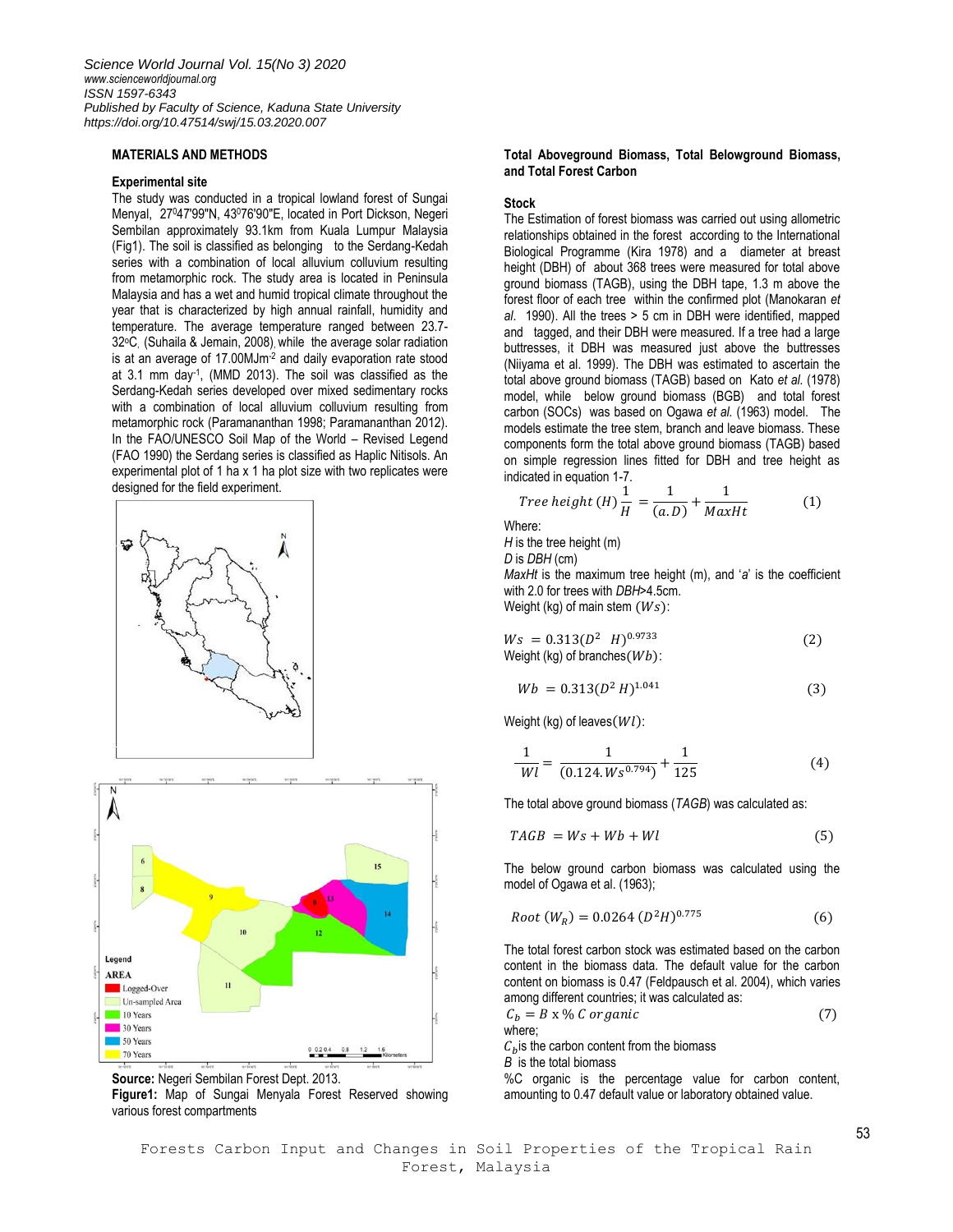# **Soil Sampling and Analysis**

Soil samples from 0 - 100 cm depth were collected from three sampling points using a soil auger based on soil samples collection protocol, samples were placed in sterile plastic bags, sealed and returned to the laboratory and later oven-dried at 105°C for 48 hours to determine the soil water content (mass basis) (Gong *et a*l. 2012). The standard method was used to analyse for soil organic carbon (SOC), soil moisture contents (SMC) and bulk density, while soil pH was measured in water (1:2.5 w/v) according to the Kjeldahl method (Bremner 1960), and the Walkley Black wet oxidation technique was used to determine the total organic carbon (TOC) (Sollins *et al.* 1999). The soil carbon stock (SOCstock) was estimated using the model of (Eleanor 2008) within a given depth of top soil range from 0 to 100 cm. The soil moisture content was estimated using the standard method based on the following equation:

$$
Moist (wt\%) = \left[\frac{(A-B)}{B - tare \, tin}\right] \times 100\tag{8}
$$

where:

*A* is the mass of moist soil (g),*B* is the mass of oven dry soil (g).

The bulk density was estimated in accordance with the standard method(Nhantumbo & Bennie 2001):

*Bulk density (mg m<sup>-3</sup>)* = 
$$
\frac{g}{v}
$$
 (9)

 $g =$  oven dry mass of the sieve soil (g),  $v =$  sample volume (cm-3). Soil organic carbon (*SOC*) was determined using the following equation:

$$
M = \frac{10}{Vblank} \tag{10}
$$

%oxidizable organic carbon (
$$
W/w
$$
)  
= [*V blank – V sample*]<sub>/Wt</sub> x 0.3 x mass (11)  
%total organic carbon ( $W/w$ )

$$
= 1.334 x % oxidazable organic carbon \qquad (12)
$$

*% organic matter*  $(W/\omega)$  $= 1.724 x$  % total organic carbon  $(13)$ 

where:

M = molarities of ferrous ammonium sulphate solution (app 0.5 cm-3 )

V blank = volume of ferrous ammonium sulphate solution required to titrate the blank (cm-3)

 $Wt$  = weight of air dry soil (g)

 $0.3 = 3 \times 10^{-3} \times 100$  where 3 is the equivalent weight of C.

The total organic carbon (TOC) was determined by the Walkley-Black method using a correction factor of 1.33 (Sollins et al. 1999) as it is appropriate for moisture analyses because of its simplicity.

*Toc* (∦*oc*) = *M* x 
$$
\begin{bmatrix} (V1 - V2) / \\ S \end{bmatrix}
$$
 x 0.39 x *mcf* (14) where:

M = molarities of ferrous sulphate solution (from blank titration) V1 = cm-3 ferrous sulphate solution required for blank

 $V2$  = cm<sup>3</sup> ferrous sulphate solution required for S = weight of air dry sample in grams

mcf = 3 (equivalent weight of carbon) corrected factor.

The moisture corrected factor (mcf) is:

$$
Mojst\,\,corection\,\,factor
$$
\n
$$
= \frac{(100 + %\,\,moist)}{100} / 100
$$
\n
$$
(15)
$$

Soil carbon stock (SOCstock) using the model of Eleanor (2008), where the given depth of soil was from 0 to 100 cm. The soil organic carbon based on the compacted soil was estimated by determining the bulk density (BD). The equation is expressed as:

$$
SOC_{stock}
$$
  
= 
$$
\frac{SOC\text{ content of the soil }x\text{ }BD\text{ }x\text{ }area\text{ }x\text{ }depth}{10}
$$
 (16)

To measure the carbon to nitrogen (C/N) input due to litter fall, ten rectangular litter traps with surface area of 1 x 1 m were installed 1 m above the forest floor. Litter was collected at two weeks interval for a period of one year. The litter from each trap was transported to a laboratory and oven-dried at 65°C for 48 h. All dried samples were separated into needle, bark, cones branches and miscellaneous components, and each component was weighed. The C/N ratio concentration was determined using a TruMac CNS Macro Analyser (LecoCorp), while the mass loss rates in the needle litter were estimate using the litterbag technique(Kim, 2007).

# **Microclimate Condition**

To quantify the environmental factors effect on soil properties and carbon nutrients, soil temperature, soil moisture and water potential were measured using probes (Watchdog data logger model 125 spectrum technology, TDR Trime FM and Delmorst model KS-D1), respectively as described by Mande *et al.* (2013). All measurement were conducted concurrently on a daily basis from 0800hours to1700hours over a period of one year cutting across the entire tropical climate season. The forest canopy stand densities and light intensity distribution were determined based on leaf area Index (LAI) using the sunfleck ceptometer (AccuPAR model sf-80, Decagon, Pullman, WA) to measure over 368 trees.

#### **Statistical analysis**

.

Forest biomass (TAGB, BGB andSOCs), changes soil properties (TOC, SOC and SOCstock) and environmental factors data were analysed using a one-way ANOVA, followed by a post hoc Dunn's test and Turkey multiple comparison test(Mande *et al.* 2013, Müller *et al.* 2011).The analysis of variance (ANOVA) was used to test the difference of standard deviation and mean soil temperature, soil moisture and water potential in different months. The descriptive statistics was established to calculate and explain the normality of data distribution and also to quantify the correlations between forest biomass, changes in soil properties and as well as environmental factors. Exponential regression and the multiple linear regression models were employed to ascertain the significant effect of environmental factors on soil properties in the study area, likewise the Pearson correlation was calculated to show the correlation of forest biomass, soil properties with the environmental factors. Before analysis, all data were tested for the assumptions of ANOVA. In a situation when data are heterogeneous, they were In-transformed before analysis. The statistical tests were considered significant at the p˂ 0.05 level. The entire statistical tests were performed using SPSS version 21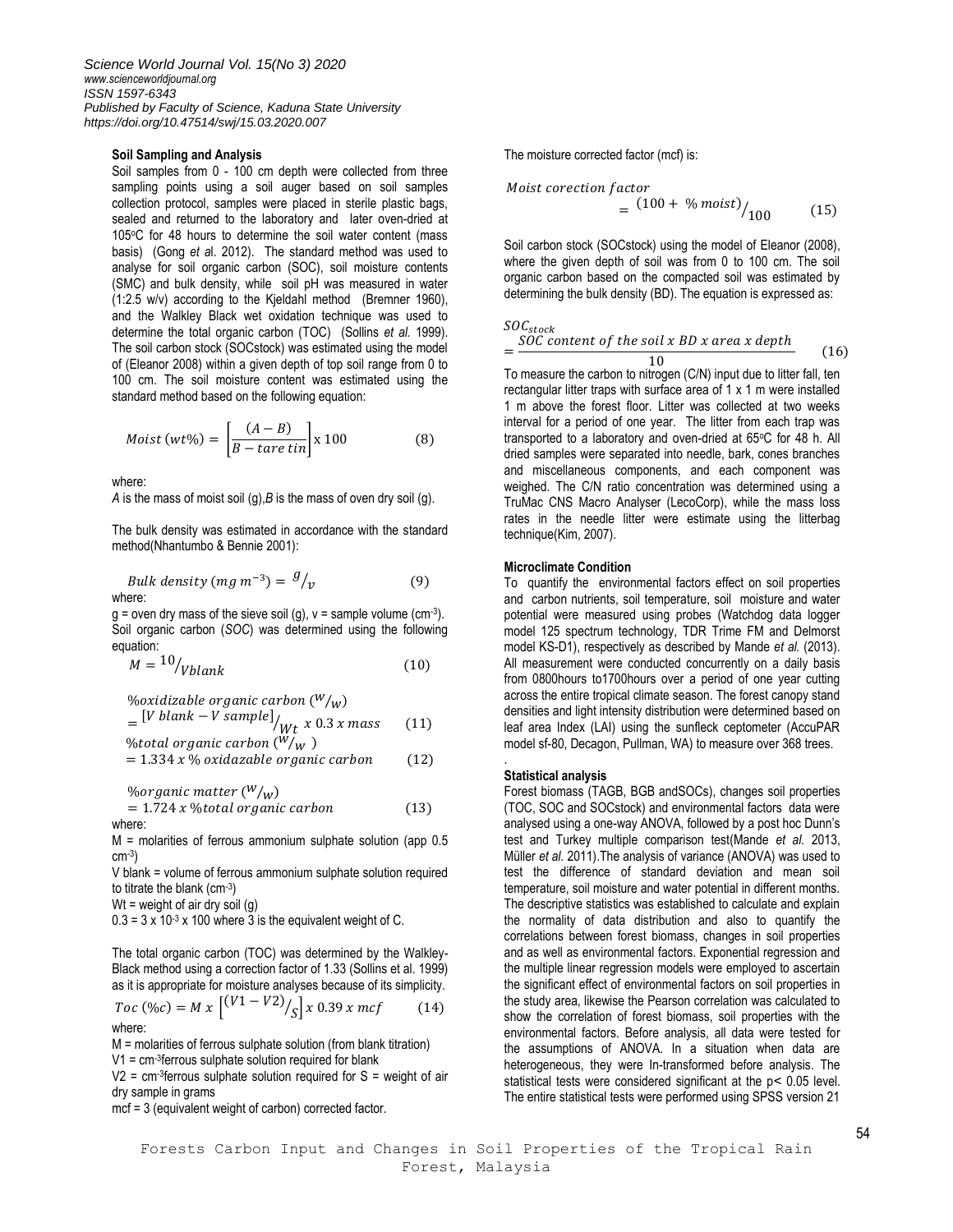software (SPSS Inc., Chicago, Illinois, USA). The techniques were used for both predictive and explanatory purposes with the experimental design.

# **RESULTS**

# **Forest Biomass Distribution**

To understand the biomass distribution within months, we analysed the data between twelve months from the study plot. The results showed that the number of trees with DBH > 5 cm averaged 368 per half a hectare and average number of species is about 10 within the study plot. Measurements of forests biomass and the changes in biomass that occurs over time provide an important method for evaluating carbon sequestration by an ecosystem. The forest biomass varied between February and September and between October and January at 2788.64 to 3009.97, 100.88 to 134.94 and 2996.13 to 3088.98 mg ha-1 for TAGB, BGB and SOCs respectively. The temporal dynamics of the forest biomass are associated strongly with the tropical microclimate as they increased linearly over time, as quadratic relationships were found in the temporal dynamics of forest biomass and microclimate. The forest biomass was found to gradually increased during the early year, beginning in February 2013 and reaching their highest value in January 2014, showing a significant increase in forest biomass over time. The variation in the temporal dynamics of forest biomass may be related to the tropical climate.

# **Soil Properties and Environmental Factors**

The strength of forest carbon input and storage can be used to assess the changes soil properties. Soil analysis revealed a considerable amount of soil properties, as TOC and SOC decreased with soil depth between 0 and 100 cm (Fig.2) with the highest concentration occurring between the top 0 and 30 cm of soil depth indicating they are being influenced by forest biomass The results showed an increase of soil properties over time between February and September and October and January. Soil properties and forest biomass showed a positively and strong relationship (R<sup>2</sup>=0.98 at p<0.01). Soil moisture content was observed to bebetween 16.79 and 18.1% in February to September and October to January, respectively and a corrective factor of 1.12 and 1.84 between February to September and October to January, respectively.

The estimated soil organic carbon stock (SOCstock) in the top 100 cm was 65.85 and 70.46 Mg ha-1 between February and September and October and January respectively, and decreased with soil depth. The high percentage of occurrence of SOCstock is as result of the increasing forest biomass as the correlation coefficients between the two variables do reflect a strong relationship (R<sup>2=0.96</sup>, p<0.01). The bulk density (BD) was found to increase with l depth between 0 and 100 cm (Fig.2) given a good porosity for soil water movement and cation exchange capacity to hold onto nutrients. Furthermore, carbon and nitrogen input from litter fall contributed about 49.99-51.86 and 1.55 – 1.86% C/N between February and September, 51.98-52.14 and 1.91 – 1.98% C/N for October to January (Fig.3). The C/N is responsible for the decomposition of organic matter by microorganisms.

The trends of increase in forest biomass, concentration in soil properties and considerable amount of C/N were significant to the variation in environmental factors; soil temperature, soil moisture and water potential which were found to occurred at a range of 24.92-25.88<sup>0</sup>C, 24.63-25.67% and 85.22-96%, respectively between February and September and October and January, respectively.







**Figure 3**: Carbon to Nitrogen Occurrences

# **Discussion**

# **Forest Carbon Input**

Studies across the tropical forests of China, African and Amazonian show that forests have increased carbon storage over decades (Malhi & Grace 2000; Schuur 2001; Baker *et al.* 2004; Lewis *et al.* 2009; Dexiang *et al.* 2010), but it is unclear what environmental determinants and the rate of increase of forest biomass and it influence on changes soil properties over time in the tropical lowland forests Malaysia. The net carbon balance for tropical forest ecosystems remain uncertainin the global carbon budget (Brown *et al.* 1993; Melillo *et al.* 1995) due to an absence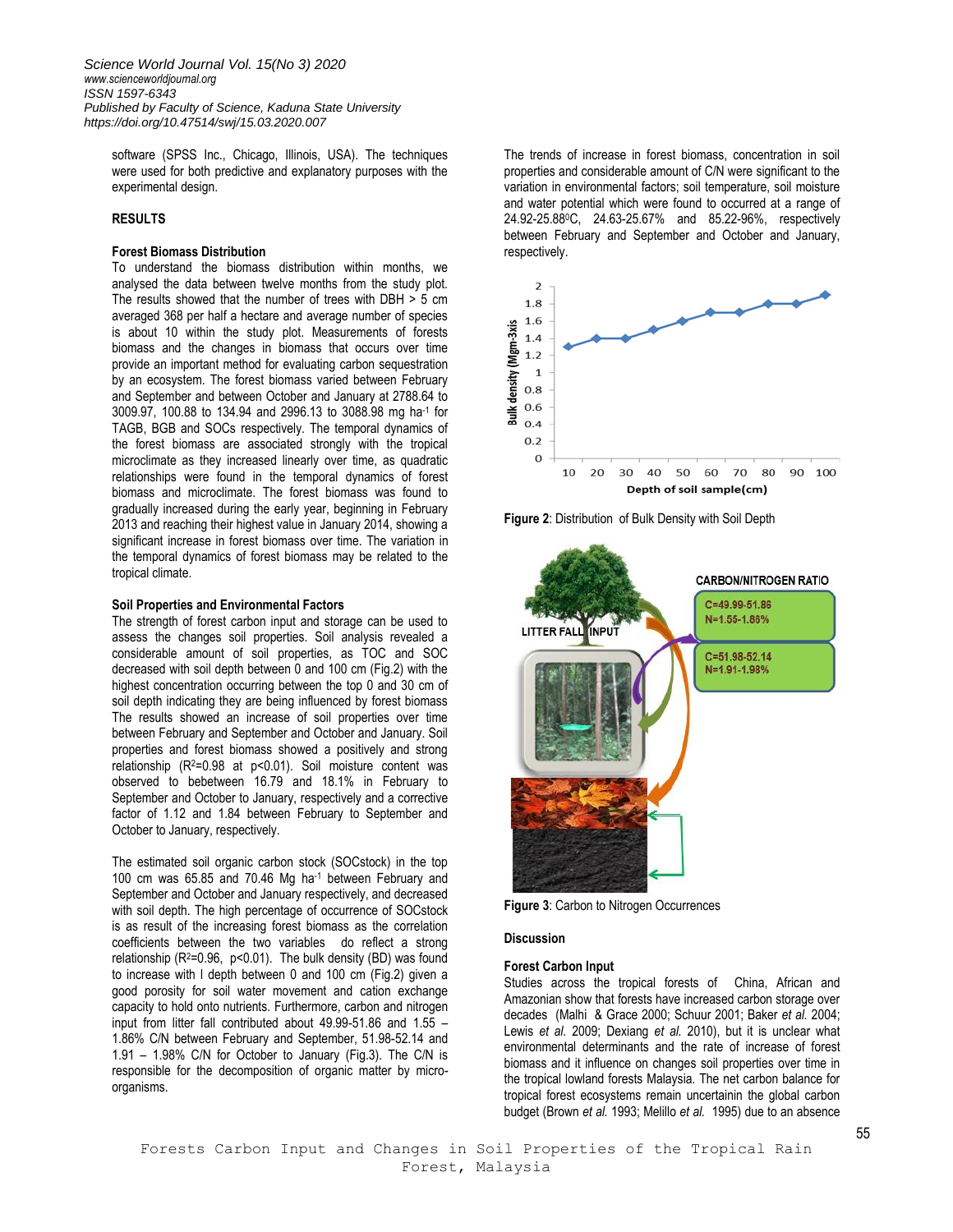of accurate estimations of forest biomass input in the tropical forests ecosystems (Tian *et al.* 2000). An understanding of the contribution of the tropical forest biomass to changes in soil properties and influence of environmental factors could improve the understanding of the forest carbon budget.

The recorded values of the forest biomass input (Fig.2) varied, and such variation may be due to the tropical microclimate condition and changes in environmental factors. The correlation analysis indicate that the primary microclimate drivers are precipitation, which affects increasing forest biomass and is positively correlated with precipitation (Tian *et al*. 2000). The forest biomass values of the tropical lowland forests of Malaysia were observed to be low between February and September in absence of rain fall but attend it peak between October and January the monsoon regime. The results indicated that the increase in forest carbon input was strongly associated with the changes in season, this proved that the growth of trees was enhanced by increased in rain fall, this is due to sufficient water transpiration from being affected by pressure, during the dry season (Dexiang *et al*. 2010).

## **Changes soil Properties and Environmental Factors**

The significant input from the forest biomass was positively correlated with increasing soil properties. The results obtained indicated that soil properties (TOC, SOC and SOCstock) spontaneously increased and it was attributed to forest biomass input. The average TOC, SOC and SOCstock recorded ranges from 1.1 to 3.0, 1.1 to 5.89 and 58.01 to 70.46 mg ha-1, respectively similar to what Mande *et al.* (2014), observed in the tropical forest, which show that soil properties are being influenced by the rate of changes in forest biomass. The overall increase in soil properties are the combined function of the high percentage of TAGB, BGB and SOCs recorded from the forest biomass (Saiz *et al*. 2006). Subsequently, recovering forest and old growth forest increases with an increase in forest biomass in the presence of precipitation (Li *et al.* 2000). The bulk density was found to increase with depth indicating the role that pore space plays in water movement, electric conductivity and microbial activity. Likewise soil temperature, soil moisture, and water potential were found to occur between 24.92-25.88<sup>0</sup>C, 24.63- 25.67% and 85.22-96%, respectively, similar to the study by Mande *et al*.(2014) in the recovering forest Malaysia., Subsequently, litter deposition and carbon-nitrogen ratio increases decomposition rate for microorganism to supply more soil nutrients. Partial correlation and multiple regression analysis indicated a high and significant  $(R^2=0.98, p<0.01)$  positive correlation between forest biomass, changes soil properties and environmental factors. Soil properties is controlled by increasing forest biomass and litter fall (Neergaard *et al.* 2002; Adachi *et al.* 2006; Subke *et al.* 2006) while soil temperature, soil moisture and water potential are key factors as they can increase the physiological activity of soil microorganism, leading to higher decomposition rate and higher soil properties (Han *et al*. 2007).

The Pearson correlation analysis indicated that the strength of association between forest biomass and soil properties was very high significantly ( $p$ <0.01) confirmed that the contribution of forest biomass to increasing soil properties is stronger and played the dominant role. When other factors were added to the analysis, it was found that soil properties were strongly influenced by the combined factors.

# **Conclusion**

The study of forest biomass indicated that the tropical lowland forest increases it biomass over time and as a source for soil properties and soil carbon stock. The forest's biomass, soil properties and soil carbon stock varied between 100.88 to 3088.98 mg ha<sup>-1</sup>, 1.1 to 5.89% and 58.01 to 70.46 mg ha<sup>-1</sup>, respectively. The study demonstrated that increasing forest biomass is a function of microclimate condition and environmental factors having a strong relationship at  $R^2=0.96$ ,  $p<0.01$ . The contribution of forest biomass to the increasing in soil properties was remarkable and varied over the months. Our ground measurement indicated that forest biomass increases with changes seasons and influence soil properties showing that the tropical lowland forest of Malaysia was a net source of carbon. The strength of carbon sequestration had a quadratic relationship with precipitation, which are a major factor controlling trees growth, canopy formation and carbon sequestration in the tropical forest Malaysia. Additionally, also we found a strong relationship between the dynamic of forest biomass and changes soil properties. The forest biomass increase with gradual increased in soil properties over time. Furthermore, we found a significant relationship between forest biomass, soil properties and environment factors as they influence the physiological activities to enhanced decomposition. In conclusion, the tropical lowland forest of Malaysia increase in forest biomass over time and contributing significantly to increase in soil properties in present of other environmental factors indicated that the forest is a source of carbon sink.

## **Acknowledgements**

This research was jointly supported by the National Institute of Environmental Studies, Japan, and the Research Management Centre University Putra Malaysia Grant Scheme (Project No. 0302122070) and Putra Grant (GPIPS/2013/9399600). I wish to thank the management staff of Negeri Sembilan Forest Department for approving the study area and the forest rangers for the security back up for the entire one year in the jungle. My appreciation also goes to the staff of the Centre for Marine and Oceanographic Studies, University Putra Malaysia, Port Dickson Centre for their support.

# **REFERENCES**

- Adachi, M., Bekku, Y. S., Rashidah, W., Okuda, T., & Koizumi, H. (2006). Differences in soil respiration between different tropical ecosystems. *Applied Soil Ecology*, *34*(2-3), 258– 265. doi:10.1016/j.apsoil.2006.01.006
- Baker, T. R., Phillips, O. L., Malhi, Y., et al . (2004). Increasing biomass in Amazonian forest plots. Philos T Roy Soc B, 359:, 353 – 365.
- Bremner, J. M. (1960). Determination of nitrogen in soil by the Kjeldahl method. J Agric Sci 55:, 11 – 33.
- Brown, S. A., Hall, C. A. S., Knabe, W., et al . (1993). Tropical forests: their past,present, and potential future role in the terrestrial carbon budget. Water Air Soil Poll, 70:, 71 – 94.
- Creed, I. F., Webster, K. L., Braun, G. L., Bourbonnière, R. a., & Beall, F. D. (2012). Topographically regulated traps of dissolved organic carbon create hotspots of soil carbon dioxide efflux in forests. *Biogeochemistry*, *112*(1-3), 149– 164. doi:10.1007/s10533-012-9713-4
- Davis, M. R., Allen, R.B., and Clinton, P. (2003). Carbon storage along a stand development sequence in a New Zealand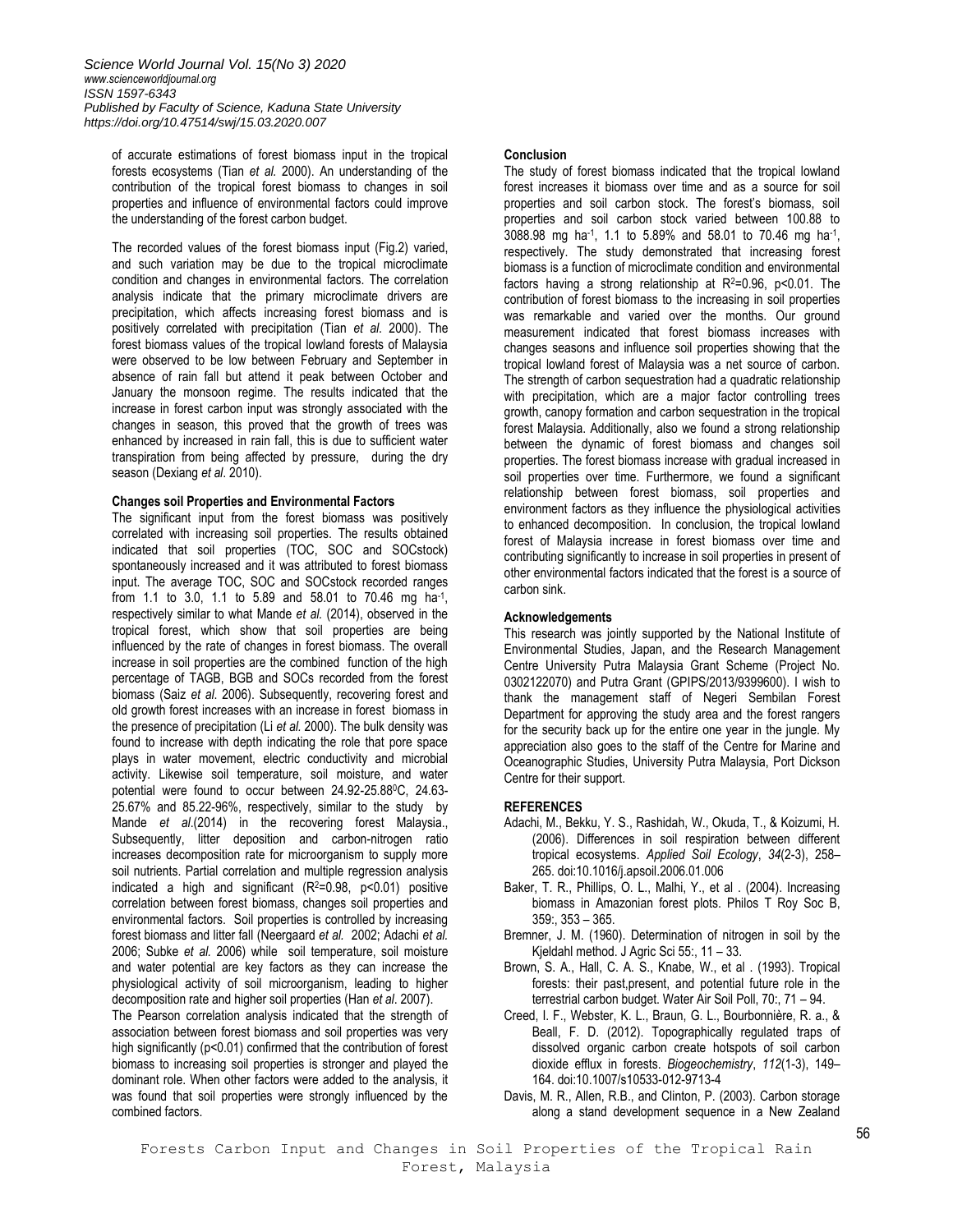*Science World Journal Vol. 15(No 3) 2020 [www.scienceworldjournal.org](http://www.scienceworldjournal.org/) ISSN 1597-6343 Published by Faculty of Science, Kaduna State University https://doi.org/10.47514/swj/15.03.2020.007*

> Nothofagus forest. For Ecol Manage 177: 313-321., 313– 321.

- Dexiang, C., Yide, L. I., Heping, L. I. U., Han, X. U., Wenfa, X., Tushou, L. U. O., … Mingxian, L. I. N. (2010). Biomass and carbon dynamics of a tropical mountain rain forest in China, *53*(7), 798–810. doi:10.1007/s11427-010-4024-2
- Dixon, R., Brown, S., Houghton, R., Solomon, A., Trexler, M., Wisniewski, J. (1994). Carbon pools and flux of global forest ecosystems. Science (Washington) 263(5144):185–189.
- Eleanor, M. (2008). Soil organic carbon. In: Cleveland CJ (ed) Encyclopedia of earth. Environmental Information Coalition, National Council for Science and the Environment, Washington, DC. Retrieved June 13, 2009. <http://www.eoearth.org/article/Soil\_organ.
- Emmett, B., Beier, C., Estiarte, M., Tietema, A., Kristensen, H. L., & Williams, D., Peñuelas, J., Schmidt, I., Sowerby, A. (2004). The response of soil processes to climate change: Results from manipulation studies of shrub lands across an environmental gradient. Ecosystems 7:625–637.
- FAO. (1990). (Food and Agriculture Organization of the United Nation) FAO/UNESCO Soil map of the world: revised legend 1:5,000,000 Vol. 1-10 Paris: UNESCO, *1-10*.
- Feldpausch, T. R., Rondon, M.A., Fernandes, E.C.M., Riha, S. J., and Wandelli, E. (2004). Carbon and nutrient accumulation in secondary forests regenerating on pastures in Central Amazonia. *Ecological Applications*, *14*, 164–176.
- Gong, J., Ge, Z., An, R., Duan, Q., You, X., & Huang, Y. (2012). Soil respiration in poplar plantations in northern China at different forest ages. *Plant and Soil*, *360*(1-2), 109–122. doi:10.1007/s11104-011-1121-3
- Grace, J., Malhi, Y. (2002). Global change: carbon dioxide goes with the flow. Nature, 416: 594 – 595.
- Han, G.X., Zhou, G.S, Xu, Z.Z., Yang , Y., Liu, J.L., S. . K. (2007). Biotic and abiotic factors controlling the spatial and temporal variation of soil respiration in an agricultural ecosystem. Soil Biol Biochem 39:, 418 – 425.
- Houghton, R. H. (2005). Aboveground forest biomass and global carbon balance. Glob Change Biol, 11:, 945 – 958.
- Janssens, I. A., Sampson, D.A., Curiel-Yuste, J., Carrara, A., & Ceulemans, R. (2002). Cost of fine root turnover in a Scot pine forest. For Ecol Manage 168: 231-240., 231–240.
- Jobbágy, E.G., and Jackson, R.B. (2000). The vertical distribution of soil organic carbon and its relation to climate and vegetation. Ecological Applications 10(2): 423-436.
- Kato, J., Tadaki, Y., Ogawa, H. (1978). Biomass and growth increment studies in Pasoh Forest, Malaysia. Nat. J. 30, 211-224.
- Kim, C. (2007). Soil carbon storage, litterfall and  $CO<sub>2</sub>$  efflux in fertilized and unfertilized larch (Larix leptolepis) plantations. *Ecological Research*, *23*(4), 757–763. doi:10.1007/s11284- 007-0436-2
- Kim, C. (2004). Effects of stand density on carbon dynamics in a larch (Larix leptolepis) plantation. J Kor For Soc 93: 355- 362., 355–362.
- Kira, T. (1978). Community architecture and organic matter dynamics in tropical lowland rain forests of southeast Asia with special reference to Pasoh Forest, West Malaysia. In: Tropical Trees as Living Systems (eds P. B. Tomlinson & M. H. Zimmermann), Cambridge Universit, 561–590.
- Kira, T, Shidei, T. (1967). Primary production and turnover of

organic matter in different forest ecosystems of the western pacific. Jpn J Ecol, 17:, 70 – 87.

- Kovscek, a. R. (2002). Screening Criteria for Co 2 Storage in Oil Reservoirs. *Petroleum Science and Technology*, *20*(7-8), 841–866. doi:10.1081/LFT-120003717
- Laporte, M.F., Duchesne , L.C., Morrison, I.K. (2003). Effect of clear cutting, selection cutting, shelter wood cutting and microsites on soil surface CO2 efflux in a tolerant hardwood ecosystem of Northern Ontario. For Ecol Manage 174:565– 575, 2003.
- Lee, K., & Jose, S. (2003). Soil respiration and microbial biomass in a pecan – cotton alley cropping system in Southern USA, 45–54.
- Lewis, S. L. (2000). Tropical forests and the changing earth system. Phil Trans R Soc Lond B, 261: 195–210.
- Lewis, S. L., Lopez-Gonzalez, G., Sonke, B., et al. (2009). Increasing carbon storage in intact African tropical forest. Nature, 2009, 457, 1003–1007.
- Li, L.H., Wang, Q.B., Bai, Y.F., Zhou, G.S., Xing, X. R. (2000). Soil respiration of a Leymus Chinensis grassland stand in the XiLin river basin as affected by over-grazing and climate. Acta Phytoecol Sin 24:680 – 686 .
- Malaysia Meteorological Department. (2013). MMD www.met.gov.my.
- Malhi, Y. R., Wood, D., Baker, T., et al . (2006). The regional variation of aboveground live biomass in old-growth Amazonian forests. Glob Change Biol, 12: 1107 – 1138, 1107 – 1138.
- Malhi, Y., Grace, J. (2000). Tropical forests and atmospheric carbon dioxide. Tree 15, 332 – 337.
- Mande, H. K., Abdullah, A. M., Aris, A. Z., & Ainuddin, A. N. (2014). Factors responsible for spatial and temporal variation of soil CO<sub>2</sub> efflux in a 50 year recovering tropical forest, Peninsular Malaysia. *Environmental Earth Sciences*. doi:10.1007/s12665-014-3810-8
- Mande, K. H., Ahmad, A. M., Ahmad, Z. A., Ahmad, N. A. (2013). Soil carbon dioxide efflux and atmospheric impact in a 10 year-old dipterocarpus recovering lowland tropical forest, peninsular Malaysia. From source to solution. Proceedings of the IENFORCE 2013. Springer Publishing: Heidelberg, New York, 165-169, 165–169.
- Manokaran, N., LaFrankie, J. V., Kochummen, K. M., Quah, E. S., Klahn, J. E., Ashton, P. S., and Hubbell, S. P. (1990). Methodology for the fifty-hectare research plot at Pasoh Forest reserve, Res. Pam. For. Res. Inst. Malaysia 104, 1 – 69.
- Melillo, J. M., McGuire, A. D., Kicklighter, D. W., et al. (1993). Global climate change and terrestrial net primary production. Nature 363, 234-240.
- Melillo, J. M., Prentice, I. C., Farquhar, G. D., et al. (1995). Terrestrial biotic responses to environmental change and feedbacks to climate. In: Houghton J T, Meira Filho L G, Callander B A, et al. eds. Climate Change: the Science of Climate Change. New York: Cambridge University Press, 1996, 444–481.
- Müller, E., Rottmann, N., Bergstermann, A., Wildhagen, H., & Joergensen, R. G. (2011). Soil  $CO<sub>2</sub>$  evolution rates in the field – a comparison of three methods. *Archives of Agronomy and Soil Science*, *57*(6), 597–608. doi:10.1080/03650340.2010.485984